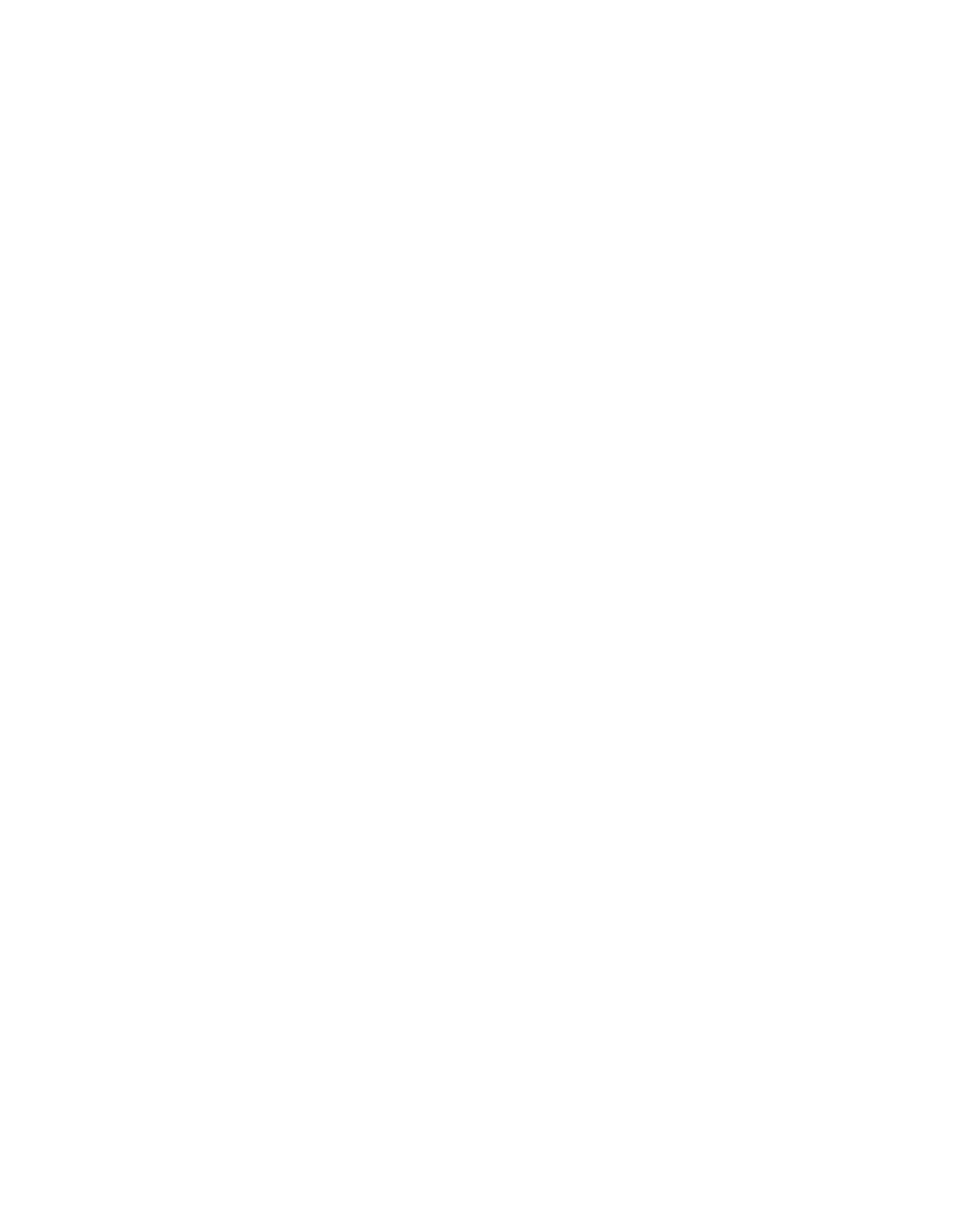# **April**



| S                                                      | A N W<br>M                                                          | T                                               | W                              | T                            | N V ®<br>F                             | S  |
|--------------------------------------------------------|---------------------------------------------------------------------|-------------------------------------------------|--------------------------------|------------------------------|----------------------------------------|----|
| <b>Happy Easter</b><br>He is Risen                     | $\overline{2}$<br><b>OFFICERS</b><br><b>Mtg</b><br>7:30PM PC        | 3                                               | $\overline{4}$<br><b>Bingo</b> | 5                            | $6\phantom{1}6$                        | 7  |
| 8                                                      | <b>BUS MTG 9</b><br>KofC 7:30pm<br><b>Columbiettes</b><br>7:00pm PC | 10<br>K of C<br><b>Boys Club</b><br>P.C. 7:00pm | 11<br><b>Bingo</b>             | 12 <sub>2</sub>              | 13<br><b>Chapter</b><br><b>Meeting</b> | 14 |
| 15<br><b>Stony</b><br><b>Brook</b><br><b>Vets Home</b> | 16<br>Beer & Burger<br><b>Nite</b>                                  | 17                                              | 18<br><b>Bingo</b>             | 19                           | 20                                     | 21 |
| 22                                                     | $\overline{23}$<br><b>SOCIAL</b><br><b>MTG</b>                      | 24<br>K of C<br><b>Boys Club</b><br>P.C. 7:00pm | 25<br><b>Bingo</b>             | 26<br>D.D.<br><b>Meeting</b> | 27                                     | 28 |
| 29                                                     | 30                                                                  |                                                 |                                |                              |                                        |    |

#### **COMMITTEE CHAIRMAN**

| Bingo $\dots \dots \dots$ Co-Chairman   | Bob Leonardi                  | 509-5037 |
|-----------------------------------------|-------------------------------|----------|
| $\ldots \ldots \ldots$ Co-Chairman      | Chuck Rende P.G.K., F.D.D.    | 205-0007 |
|                                         | Deacon Sonny Pagnotta         | 331-9743 |
| $Pro$ Life $\dots \dots \dots$ Chairman | <b>Frank Goett</b>            | 924-8320 |
| Recruitment & Admissions                | Frank Raffaele                | 775-8039 |
| Fourth Degree                           | Peter Menga                   | 205-1159 |
| Program Directors                       | Len LaRocca                   | 698-6514 |
|                                         | Deacon Sonny Pagnotta         | 331-9743 |
| Scholarships                            | Mark Fitzgibbon               | 331-1136 |
| Retention Chairman                      | Rich Gallagher, P.G.K. F.D.D. | 732-5176 |
| Virtus Training Chairmen.               | Rich Gallagher, P.G.K. F.D.D. | 732-5176 |
| .                                       | Peter Menga                   | 205-1159 |

#### **STATE CONFERENCE DELEGATES**

| Grand Knight  Sal DeFilippo G.K                     |  |
|-----------------------------------------------------|--|
| PGK Delegate  Chuck Rende P.G.K., F.D.D.            |  |
| Alt. to G.K. Delegate Rich Gallagher P.G.K., F.D.D. |  |
| Alt. to P.G.K. Delegate Lou Borriello P.G.K.        |  |

#### **SUFFOLK CHAPTER DELEGATES**

|                                                     | Sal DeFilippo G.K                |
|-----------------------------------------------------|----------------------------------|
| Deputy G.K. $\dots \dots \dots \dots \dots \dots$   | Danny Lavardera                  |
| $Trustee \dots \dots \dots \dots \dots \dots \dots$ | Richard Gallagher P.G.K., F.D.D. |
| Guard                                               | Frank Raffaele                   |
|                                                     | Chuck Rende P.G.K., F.D.D.       |
|                                                     | Dennis Miley                     |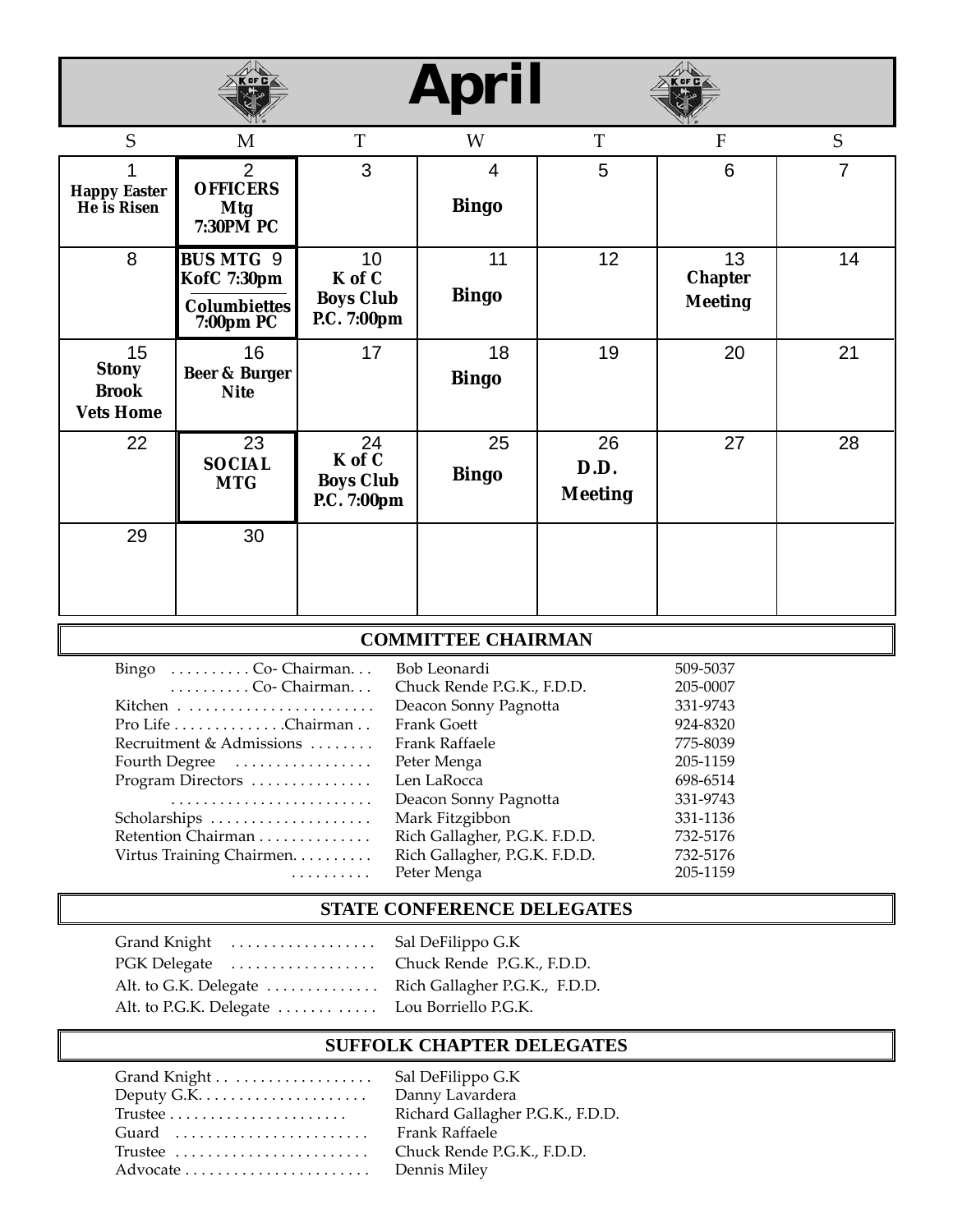## *Columbiettes Corner*

*Mother Cabrini Columbiettes #7278* Columbiettes Officers for 2017-2018 Doris Gallagher-*President*, Linda Raffaele- *Past President*, Dorothy St. John-*Vice President,* Stephanie Giglio-*Financial Secretary*, Susan Scalise-*Treasurer*, Katie Acquaro-*Secretary*, Maureen Cuozzo-*Sentinal*

#### Dear Sister Columbiettes,

I can't believe that March is almost gone. I wish the snow was gone as well. Hopefully we'll have some responses about our Flower Sale, trying to find a new place. Hope you all had a great time at the St. Patrick's Dinner. It was a lot of fun. See you at our next meeting, April 9th. Have a Blessed Easter.<br>Fraternally, Doris

## *Message from Bingo Chairman*

Bingo Committee Chairmen. Bob Leonardi ( 631-509-5037) & Chuck Rende (631-205-0007)



#### *Message from Membership Chairman*

Please continue your Recruitment Efforts.

#### *PAST GRAND KNIGHT LIST*

Nicholas Nawrocki Jr. 1979-1980 Edward Price 1980-1982 Gerard Macari 1982-1984 Richard Goduto 1984-1986 John Anderson 1986-1988 Kenneth Gardner 1988-1990 Alfred Sugden 1990-1992 Alonzo Anderson 1992-1994 William Hale 1994-1996 Patrick Lanigan 1996-1998 Richard Gallagher 1998-2001 Leonard Perry 2001-2005 Jim Hogan 2005-2007 Leonard Perry 2007-2010 Richard Gallagher 2010-2012 Chuck Rende 2012-2014 Louis Borriello 2014-2016 Sal DeFilippo 2016-

### **BINGO COMMITTEE**

Sal DeFilippo - Grand Knight Ernie Pennino - Recorder Don Cuozzo - Finan.Secretary

Al Passano - Consultant Bob Leonardi - Co-chairman Chuck RendePGK-Co-chairman

#### **FOURTH DEGREE CORNER**



**I WANT YOU IN THE 4TH DEGREE HONOR GUARD**

*Message from the Fourth Degree Chairman Peter Menga Jack Nuccio Vito Perci*

We are looking for volunteers to go to the Northport Vets Home on the First Saturday of the month.

**We are looking for a few good men to join our 4th Degree.**

### **VETERANS CORNER**

Remember to keep the 3<sup>rd</sup> Sunday of every month open for the Stony Brook Vets. Our Brothers look forward to seeing us. So come on down!! See you on the 3<sup>rd</sup> Sunday of the Month. Attendance has been light, let's get back in the swing of things and visit our Brothers and attend Mass. These are the men who go to Stony Brook Veterans Home once every month.. You do a great job brothers.  $\sim$  Andre Milewski go to Stony Brook Veterans Home once every month.. You do a great job brothers.

Deacon Peter Acquaro Cy Arnold Dave Byron Frank Dapolito Sal DeFilippo Andre Milewski Dennis Miley Gene Okray Vito Perci Walter Remsky

Ray Dion Rich Gallagher Frank Goett Bob Leonardi Peter Menga Next visit April 15, 2018 @ 10:00AM

Dave Moriarty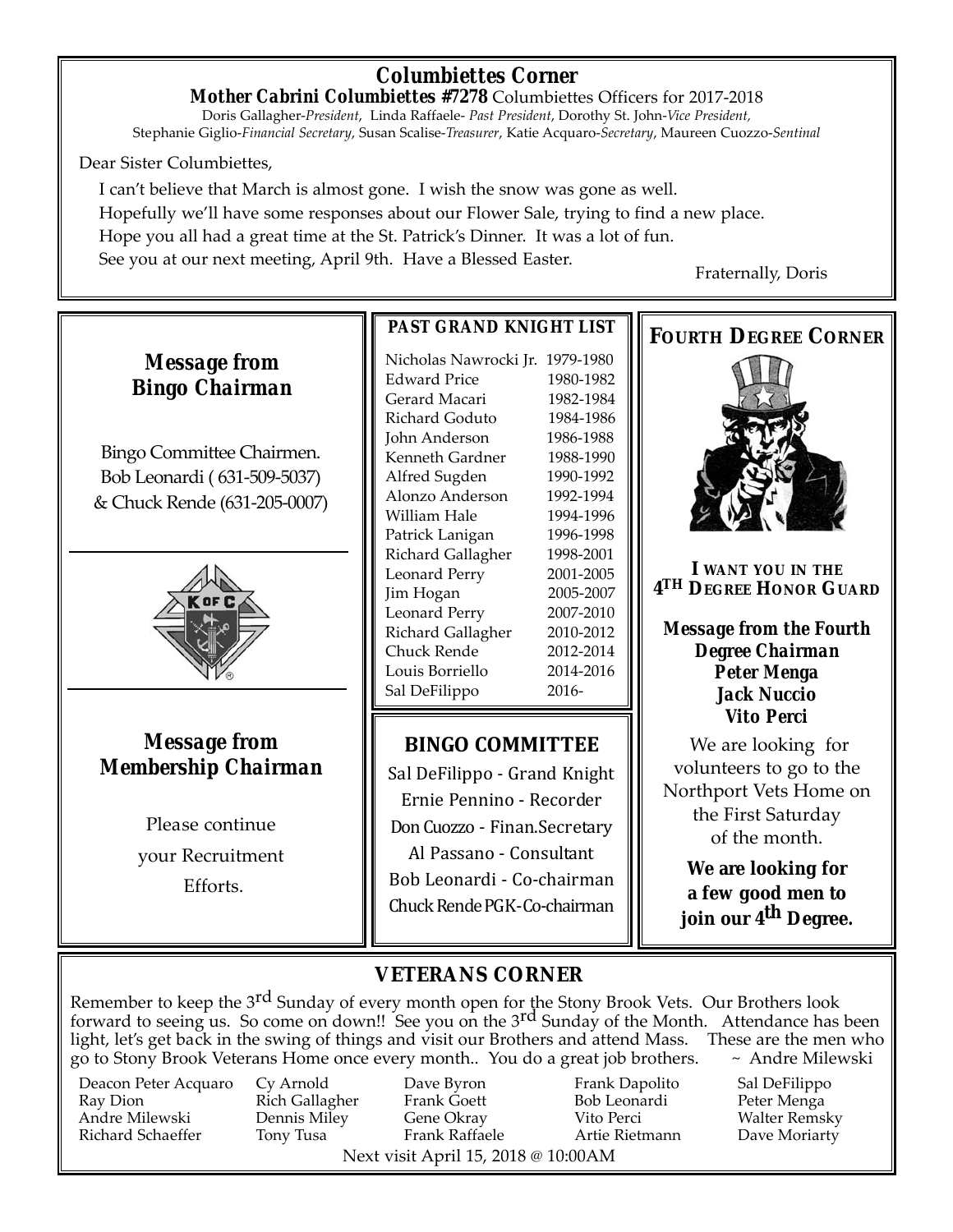## *ANYONE NOT ABLE TO MAKE HIS SCHEDULED NIGHT SHOULD GET A REPLACEMENT. SELLERS SHOULD SHOW UP BY 5:45 PM.*

| <b>Bingo Schedule for April 2018</b>                      |                                                                                                       |                                                                                              |                                                                                                                  |                                                                                                       |  |  |
|-----------------------------------------------------------|-------------------------------------------------------------------------------------------------------|----------------------------------------------------------------------------------------------|------------------------------------------------------------------------------------------------------------------|-------------------------------------------------------------------------------------------------------|--|--|
|                                                           | April 4                                                                                               | April 11                                                                                     | April 18                                                                                                         | April 25                                                                                              |  |  |
| <b>Money Room</b>                                         | Rich Gallagher                                                                                        | Al Passano                                                                                   | Jim Byrne                                                                                                        | Rich Gallagher                                                                                        |  |  |
|                                                           | Bob Leonardi                                                                                          | Chuck Rende                                                                                  | Bob Leonardi                                                                                                     | Chuck Rende                                                                                           |  |  |
| <b>Bell Jars</b>                                          | John Carricato                                                                                        | Tony Tusa                                                                                    | John Carricato                                                                                                   | Tony Tusa                                                                                             |  |  |
| Sellers/Floor:<br>$(5:45 - 8:15)$                         | Frank Goett<br><b>Bob Bradley</b><br><b>Bill Burns</b><br>Gene Okray<br>Tom O'Connor<br>Andy Milewski | Frank Goett<br>Frank Dapolito<br>Phil Celella<br>Lenny LaRocca<br>Ray Dion<br>Chris Catalano | Frank Goett<br>William Lampasone<br>Richard Schaefer<br>Chris Scalise<br><b>Rich Conley</b><br>Peter Mastrorocco | <b>Frank Goett</b><br>Andy Milewski<br>Grant Mauri<br>Jerry Gentleman<br>Dennis Miley<br>Tom O'Connor |  |  |
| - Late Floor<br>$(8:15-10:15)$                            | Stan Urbanowiecz<br>Ron Germano                                                                       | George Conroy<br>Chris Colantuano<br>Danny Lavardera                                         | Stan Urbanowiecz<br>Ron Germano                                                                                  | George Conroy<br>Danny Lavardera                                                                      |  |  |
| <b>Callers:</b><br>Early (7:15-9:00)<br>Late (8:30-10:15) | Jim Hogan<br>Ernie Pennino                                                                            | Artie Rietmann<br>John Sweetman                                                              | Artie Rietmann<br>Ernie Pennino                                                                                  | Jim Hogan<br><b>Bob Rabbit</b>                                                                        |  |  |
| <b>Lines</b><br>$(5:45-10:00)$                            | Scott Stueber<br>John Zottarelli                                                                      | Frank Raffaele<br>Sal DeFilippo                                                              | Don Cuozzo<br>Vito Lagomazini                                                                                    | Scott Stueber<br>John Zottarelli                                                                      |  |  |
| 50/50                                                     | Ralph Viggiani                                                                                        | <b>TBD</b>                                                                                   | Ralph Viggiani                                                                                                   | <b>TBD</b>                                                                                            |  |  |
| <b>Kitchen Supplies</b>                                   | Frank Golini                                                                                          | Frank Golini                                                                                 | Frank Golini                                                                                                     | Frank Golini                                                                                          |  |  |
| Kitchen Workers                                           | Mike Treanor<br>Frank Golini<br>Peter Menga<br>Paul Giglio<br>Columbiettes                            | Lou Borriello<br>Robert St. John<br>Paul Giglio<br><b>Tom Yonkes</b><br>Columbiettes         | Terry Dillon<br>Peter Menga<br>Frank Golini<br>Columbiettes                                                      | Mike Treanor<br>Frank Golini<br>Robert St. John<br>Paul Giglio<br>Columbiettes                        |  |  |

| <b>Bingo Schedule for May 2018</b>                 |                                                                                                           |                                                                                                         |                                                                                                            |                                                                                                              |                                                                                                        |  |
|----------------------------------------------------|-----------------------------------------------------------------------------------------------------------|---------------------------------------------------------------------------------------------------------|------------------------------------------------------------------------------------------------------------|--------------------------------------------------------------------------------------------------------------|--------------------------------------------------------------------------------------------------------|--|
|                                                    | May 2                                                                                                     | May 9                                                                                                   | May 16                                                                                                     | May 23                                                                                                       | May 30                                                                                                 |  |
| <b>Money Room</b>                                  | Al Passano                                                                                                | Jim Byrne                                                                                               | Rich Gallagher                                                                                             | Al Passano                                                                                                   | Jim Byrne                                                                                              |  |
|                                                    | Bob Leonardi                                                                                              | Chuck Rende                                                                                             | Bob Leonardi                                                                                               | Chuck Rende                                                                                                  | Bob Leonardi                                                                                           |  |
| <b>Bell Jars</b>                                   | John Carricato                                                                                            | Tony Tusa                                                                                               | John Carricato                                                                                             | Tony Tusa                                                                                                    | John Carricato                                                                                         |  |
| Sellers/Floor:<br>$(5:45 - 8:15)$                  | Frank Goett<br>Andy Milewski<br>Frank Dapolito<br><b>Bob Bradley</b><br><b>Bill Burns</b><br>Dennis Miley | <b>Frank Goett</b><br>Chris Catalano<br>Phil Celella<br>Lenny LaRocca<br>Ray Dion<br><b>Rich Conley</b> | <b>Frank Goett</b><br>Frank Dapolito<br>Richard Schaefer<br>Tom O'Connor<br>Chris Scalise<br>Tony DeLouisa | <b>Frank Goett</b><br>Grant Mauri<br>Peter Mastrorocco<br>Gene Okray<br>William Lampasone<br>Jerry Gentleman | <b>Frank Goett</b><br>Andy Milewski<br>Dennis Miley<br>Tom O'Connor<br>Chris Catalano<br>Chris Scalise |  |
| <b>Late Floor</b><br>$(8:15-10:15)$                | Stan Urbanowiecz<br>Ron Germano                                                                           | George Conroy<br>Danny Lavardera                                                                        | Stan Urbanowiecz<br>Ron Germano                                                                            | George Conroy<br>Danny Lavardera                                                                             | Stan Urbanowiecz<br>Ron Germano                                                                        |  |
| Callers:<br>Early (7:15-9:00)<br>Late (8:30-10:15) | Jim Hogan<br>Ernie Pennino                                                                                | Artie Rietmann<br><b>John Sweetman</b>                                                                  | Artie Rietmann<br>Ernie Pennino                                                                            | Jim Hogan<br>Bob Rabbit                                                                                      | Lou Borriello<br>Jim Hogan                                                                             |  |
| <b>Lines</b><br>$(5:45-10:00)$                     | Frank Raffaele<br>Sal DeFilippo                                                                           | Vito Lagomazini<br>Don Cuozzo                                                                           | Scott Stueber<br><b>John Zottarelli</b>                                                                    | Frank Raffaele<br>Sal DeFilippo                                                                              | Vito Lagomazini<br>Don Cuozzo                                                                          |  |
| 50/50                                              | Ralph Viggiani                                                                                            | <b>TBD</b>                                                                                              | Ralph Viggiani                                                                                             | <b>TBD</b>                                                                                                   | Ralph Viggiani                                                                                         |  |
| <b>Kitchen Supplies</b>                            | Frank Golini                                                                                              | Frank Golini                                                                                            | Frank Golini                                                                                               | Frank Golini                                                                                                 | Frank Golini                                                                                           |  |
| <b>Kitchen Workers</b>                             | Lou Borriello<br>Frank Golini<br>Peter Menga<br>Paul Giglio<br>Columbiettes                               | Mike Treanor<br>Robert St. John<br><b>Tom Yonkes</b><br>Paul Giglio<br>Columbiettes                     | Terry Dillon<br>Peter Menga<br>Frank Golini<br>Columbiettes                                                | Lou Borriello<br>Frank Golini<br>Robert St. John<br>Columbiettes                                             | Terry Dillon<br>Frank Golini<br>Paul Giglio<br>Columbiettes                                            |  |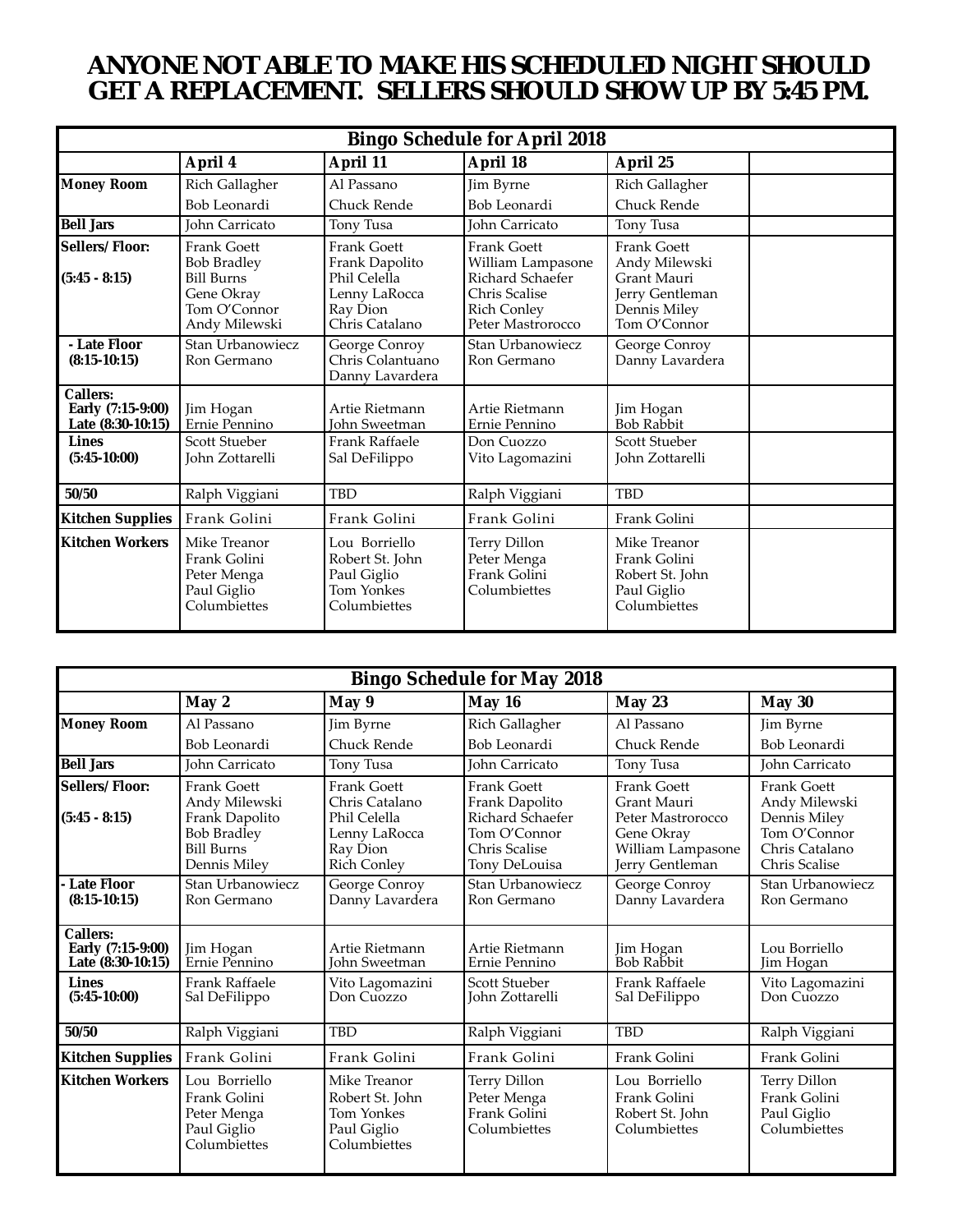## **To be a Member you must be a Qualified Member who supports the ideals of Columbianism; Charity, Unity, Fraternity, and Patriotism**

Membership in the Knights of Columbus is open to practical Catholics with the Holy See. A practical Catholic is one who lives up to the Commandments of God and the precepts of Church. One of the precepts governing the administration of the Knights of Columbus is for ALL members to be qualified through the Virtus training program. Participants not adhering to this mandatory precept will be considered as marginal members of the Knights of Columbus. Rest assured that this mandate is not taken lightly. The Diocese of Rockville Centre led by Bishop John O. Barres has provided Virtus training to more the 15,700 church personnel and volunteers. If you are a practical Catholic who has expressed your desire to be a member of the Knights of Columbus, you fall into the category of church personnel and volunteer.

For a Council to develop its organizational capabilities and integration of objectives, there must be a "commitment to cause" on each Knights part. Understanding that each individual is challenged by everyday tasks, it is through your sincere efforts that success will continue here at Mother Cabrini Council. Rewards for outstanding service have been noted and the elected officials have decided to reward those who have excelled in their dedication to our principles of charity, unity, fraternity and patriotism. Those actively participating in the majority of events will be furnished with amenities in direct proportion to all that they do. Those underachieving in supporting by donating their time and effort to the Councils events such as Bingo, Irish/Italian Dinner, Spaghetti Dinner, visiting the Veterans at Stony Brook on the third week of the month, to name a few, will be considered minimal participants and will not be considered for the amenities afforded to the active participants.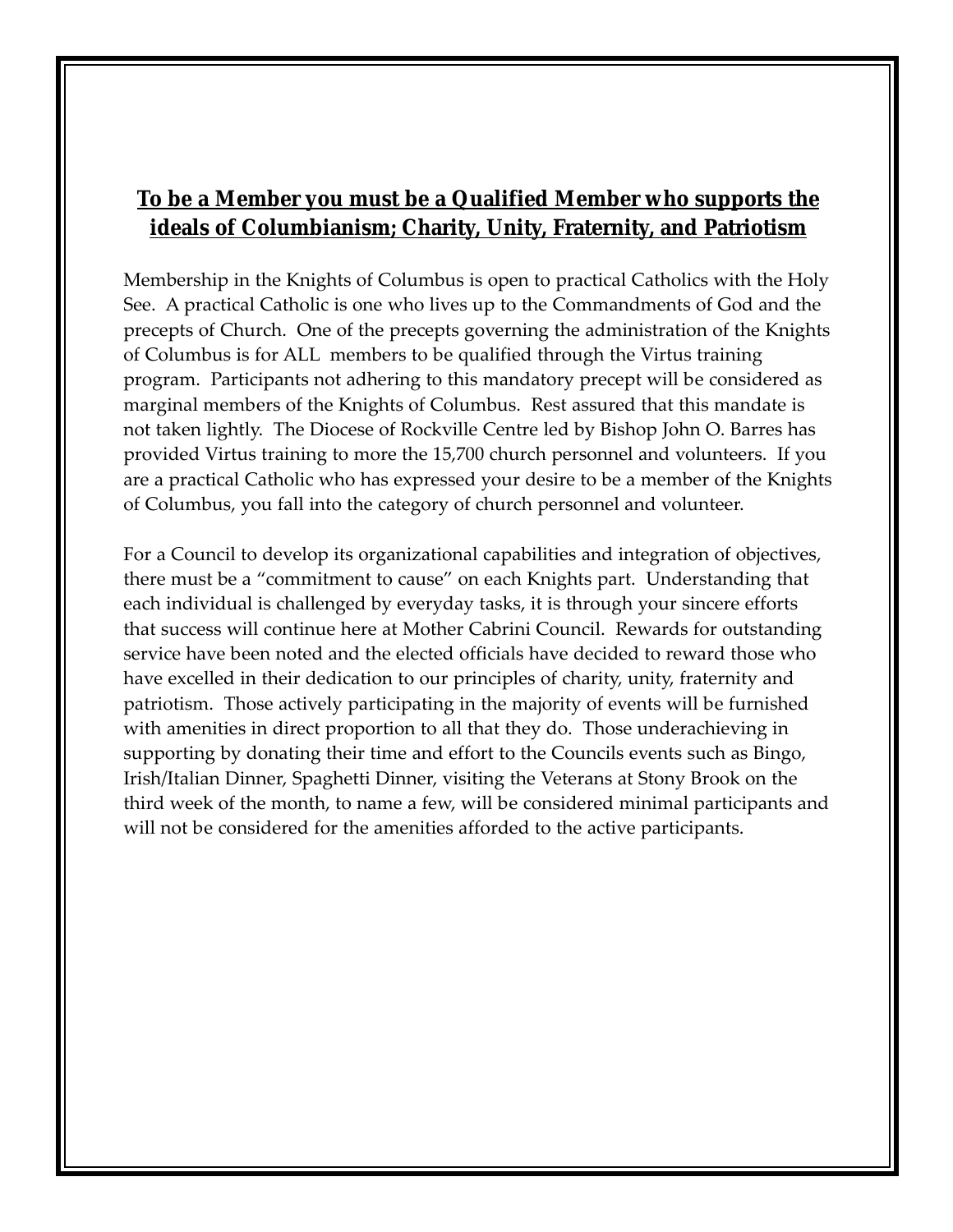



# **2018 Scholarships**

## **1) The Suffolk Chapter:**

**Financial Grant** - Student must be attending a Catholic High School. Four (4) financial grants will be awarded. Students may be freshman, sophomore, junior or senior. The amounts of the awards are one (1) for \$1000 and three (3) for \$500. Awards are based on financial need. Deadline May 1, 2018

**Scholarship** - Student must be attending a Catholic Hight School. Four (4) scholarships will be awarded. The scholarship is a onetime award and is available only to an incoming freshman. Scholarship amounts are one (1) for \$1000 and three (3) for \$500. Deadline May 15, 2018.

## **2) The Council's Scholarships:**

Three (3) from the Knights and one (1) from the Columbiettes.

Each will be \$1000

Advertise in the Parish bulletin on Apr 29<sup>th</sup>, May 6<sup>th</sup>, May 13<sup>th</sup> and May 20<sup>th</sup>.

Deadline for application is May 23rd

To be awarded at the June 11<sup>th</sup> business meeting.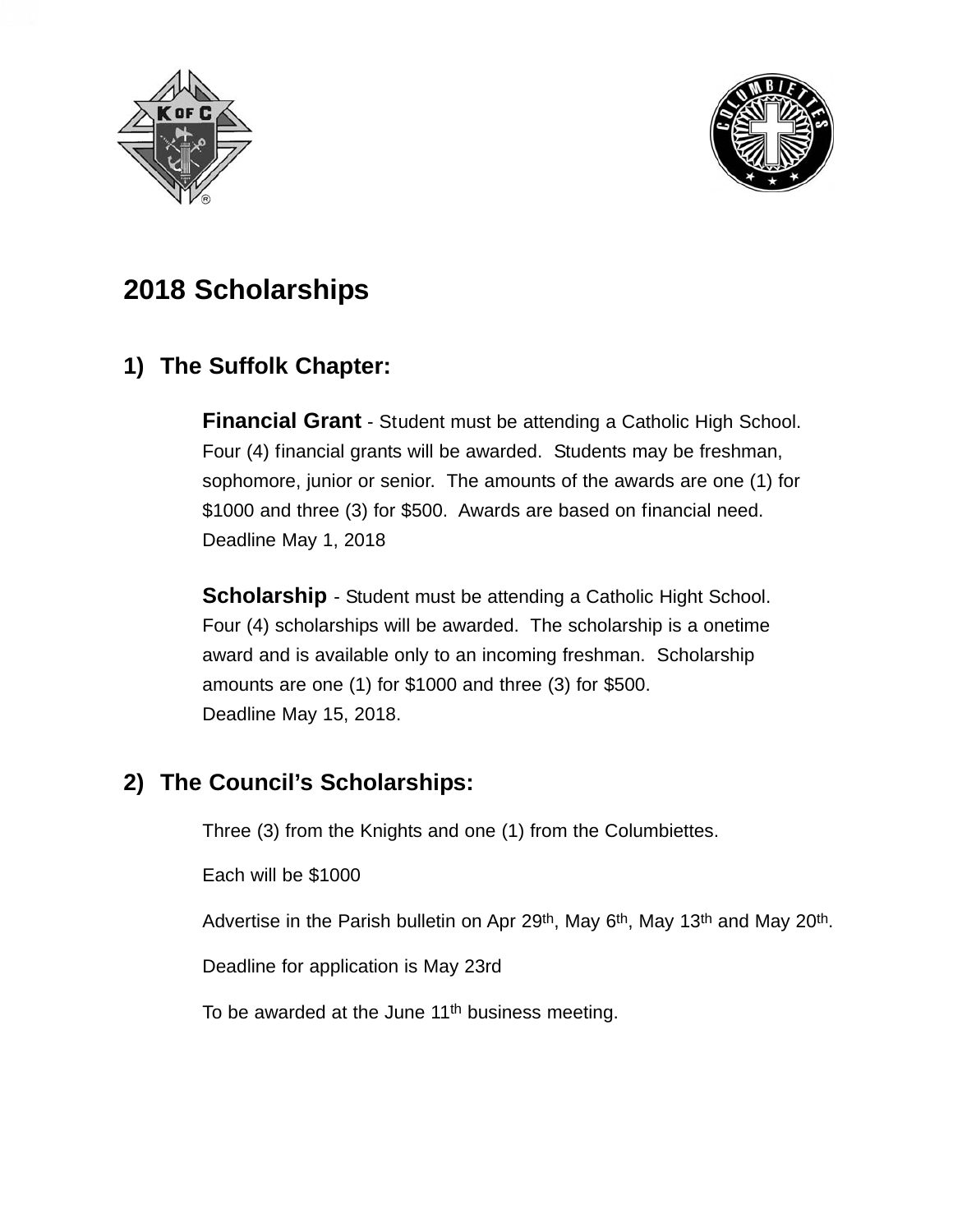

# **Mother Cabrini Boys Club**



The Squire Circle has been disbanded, by order of the Supreme Council. However, the Boys can continue to hold their bi-weekly meeting. All Activities can continue as normal. The next meeting is April 10th at the Parish Center at 7:00PM.

# *Knight of the Month for April Rich Gallagher For his service to our Council*

## **Activity Schedule for 2018 Year**



May 6th Columbiettes Flower Sale After Masses May 27th Blood Drive Parish Center 8:30-1:30pm

# *Message from Retention Chairman*

Third Notices of Dues payments have been sent out. The number of members who still have not sent out their Dues is 9% of our membership. Please send your Dues in, so we do not have to proceed with suspensions.

Also, many members have not completed Virtus Training. Contact the website DRVC.com and follow the instructions. Give your completion certificate to either Rich Gallagher or Peter Menga.

Fraternally yours,

Rich J. Gallagher PGK FDD Retention Chairman

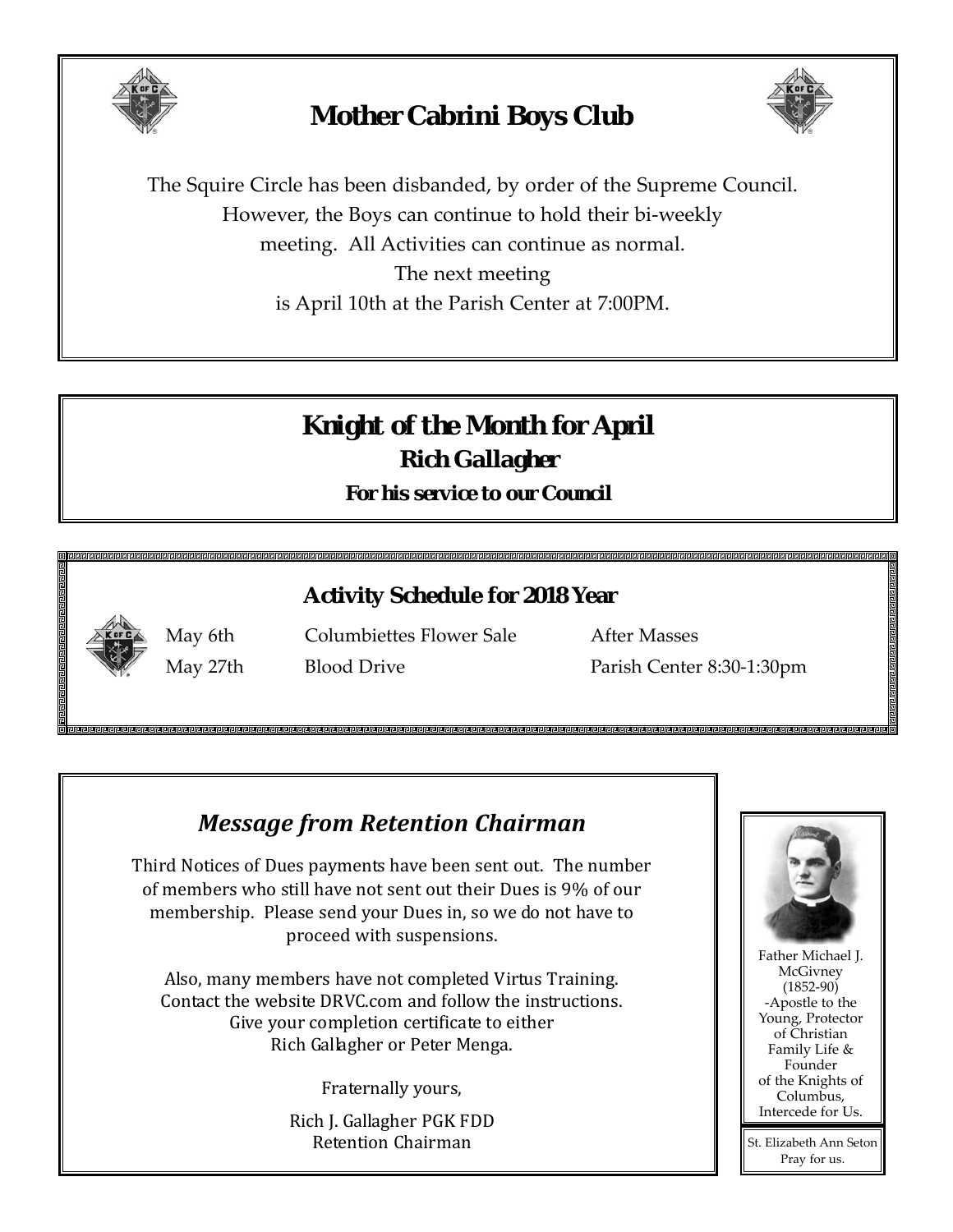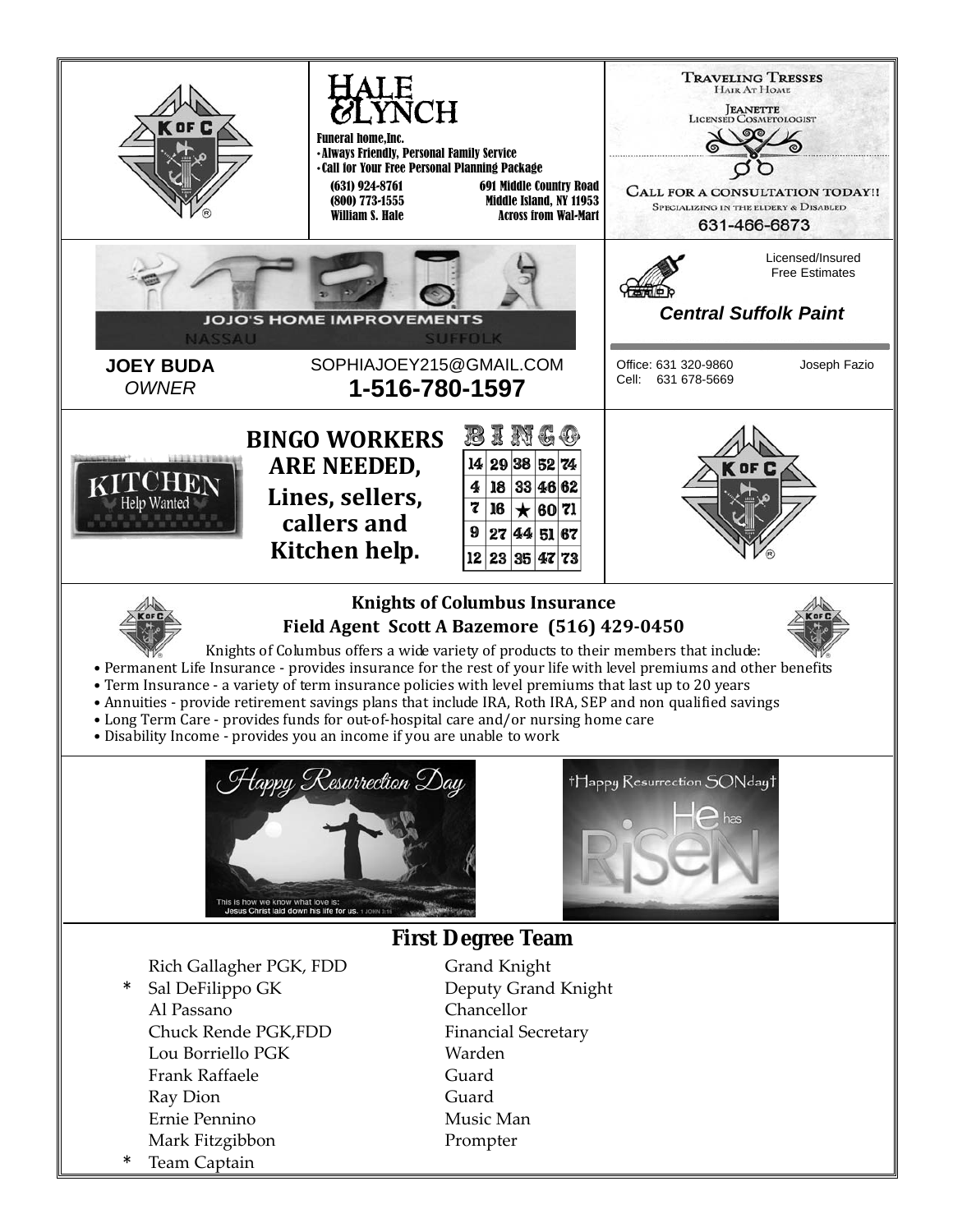